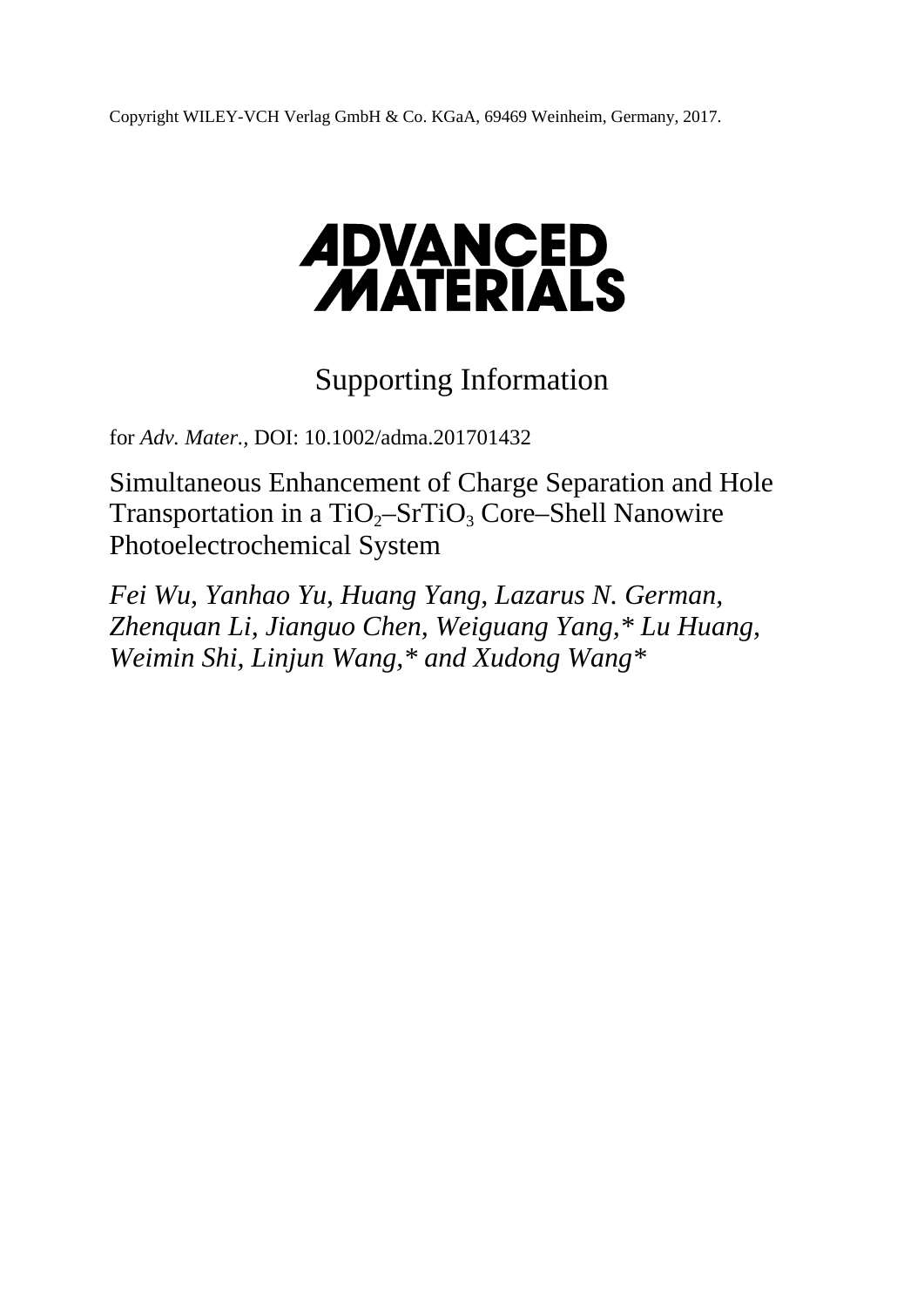## **Supporting Information**

## **Simultaneous Enhancement of Charge Separation and Hole Transportation in TiO2- SrTiO<sup>3</sup> Core-Shell Nanowire Photoelectrochemical System**

*Fei Wu, Yanhao Yu, Huang Yang, Lazarus N. German, Zhenquan Li, Jianguo Chen, Weiguang Yang,\* Lu Huang, Weimin Shi, Linjun Wang,\*and Xudong Wang\** 



**Figure S1.** Schematic fabrication process of TiO<sub>2</sub>/STO core-shell NWs



Figure S2. (a-c) 15<sup>°</sup>-tilted view and (d-f) cross-sectional SEM images of TiO<sub>2</sub>/STO NWs obtained after 1-hour (a,d), 3-hour (b,e) and 4-hour (c,f) hydrothermal conversion at 160 °C. Scale bars: 200 nm (tilted-view) and 500 nm (cross-sectional).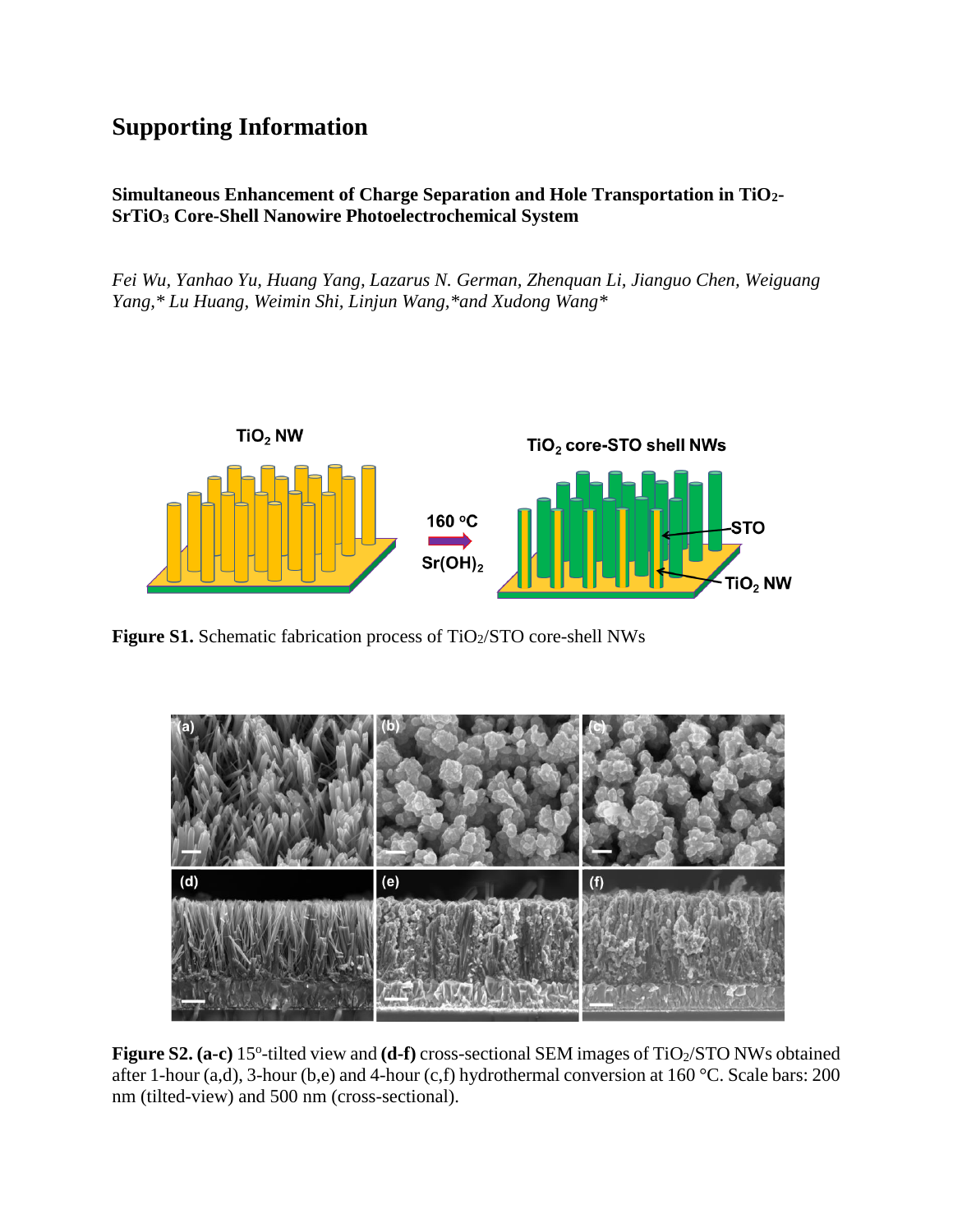

Figure S3. Structural and elemental characterizations of the TiO<sub>2</sub> core-STO shell NW prepared at 160 °C for 4h (35 nm STO shell thickness). (a) Representative TEM image of a TiO<sub>2</sub>/35 nm STO NW. **(b)** HRTEM images of the TiO<sub>2</sub>/35 nm STO NW along the edge, showing a single-crystalline STO shell with a thickness ~35 nm. The clear lattice fringes with spacing of 0.14 and 0.32 nm are indexed to the (220) plane of STO and (110) plane of the rutile TiO<sub>2</sub>, respectively. **(c)** STEM image of the tip region of a TiO<sub>2</sub>/35 nm STO NW. **(d-f)** Corresponding EELS elemental mapping of Sr **(d)**, Ti **(e)** and O **(f)**, respectively.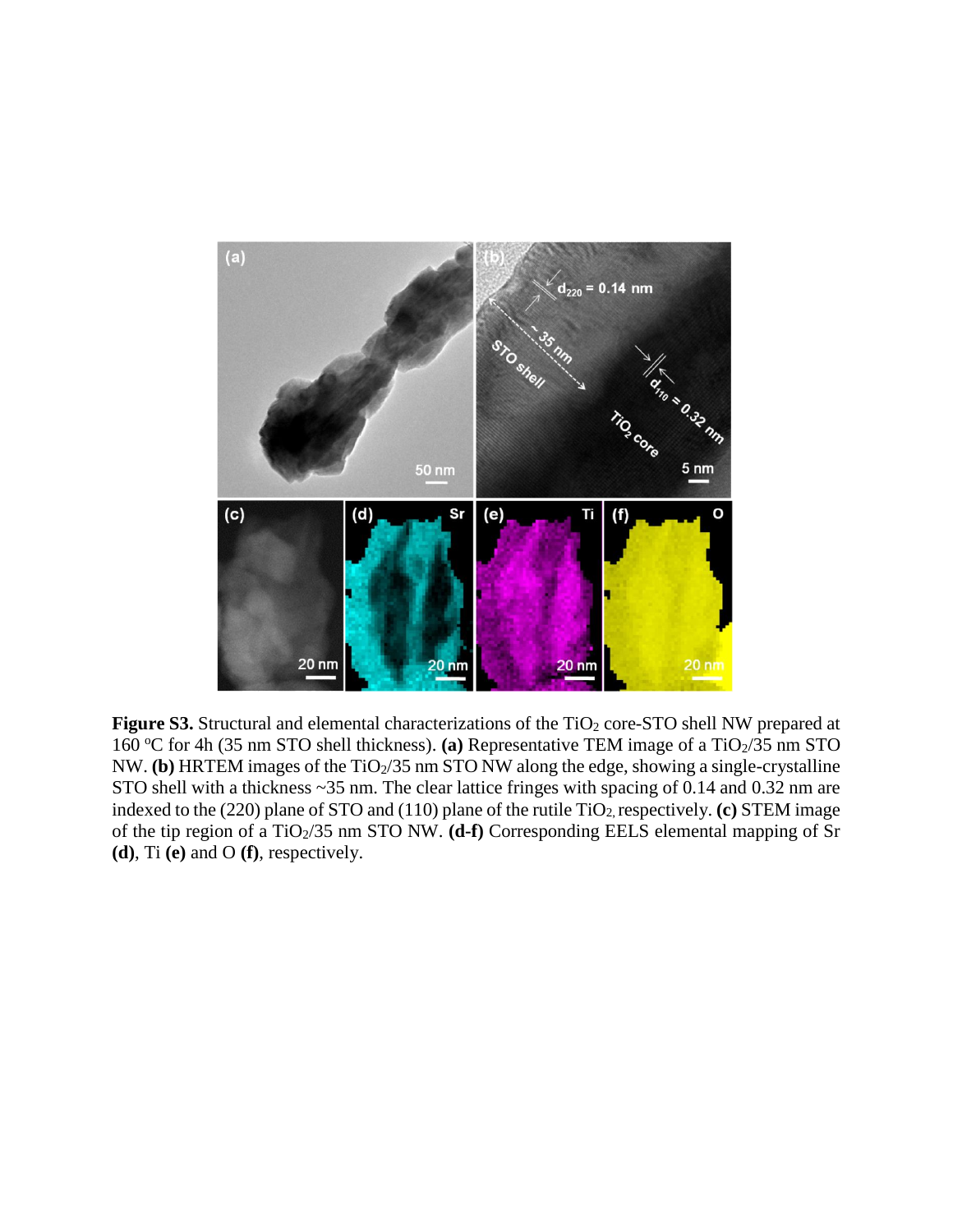

Figure S4. Schematic illustration of the relationship between c-axis of  $TiO<sub>2</sub>$  and the ferroelectric polarization direction of STO.



**Figure S5.** Applied bias photon-to-current efficiency (ABPE) as a function of applied potential obtained using a three-electrode system.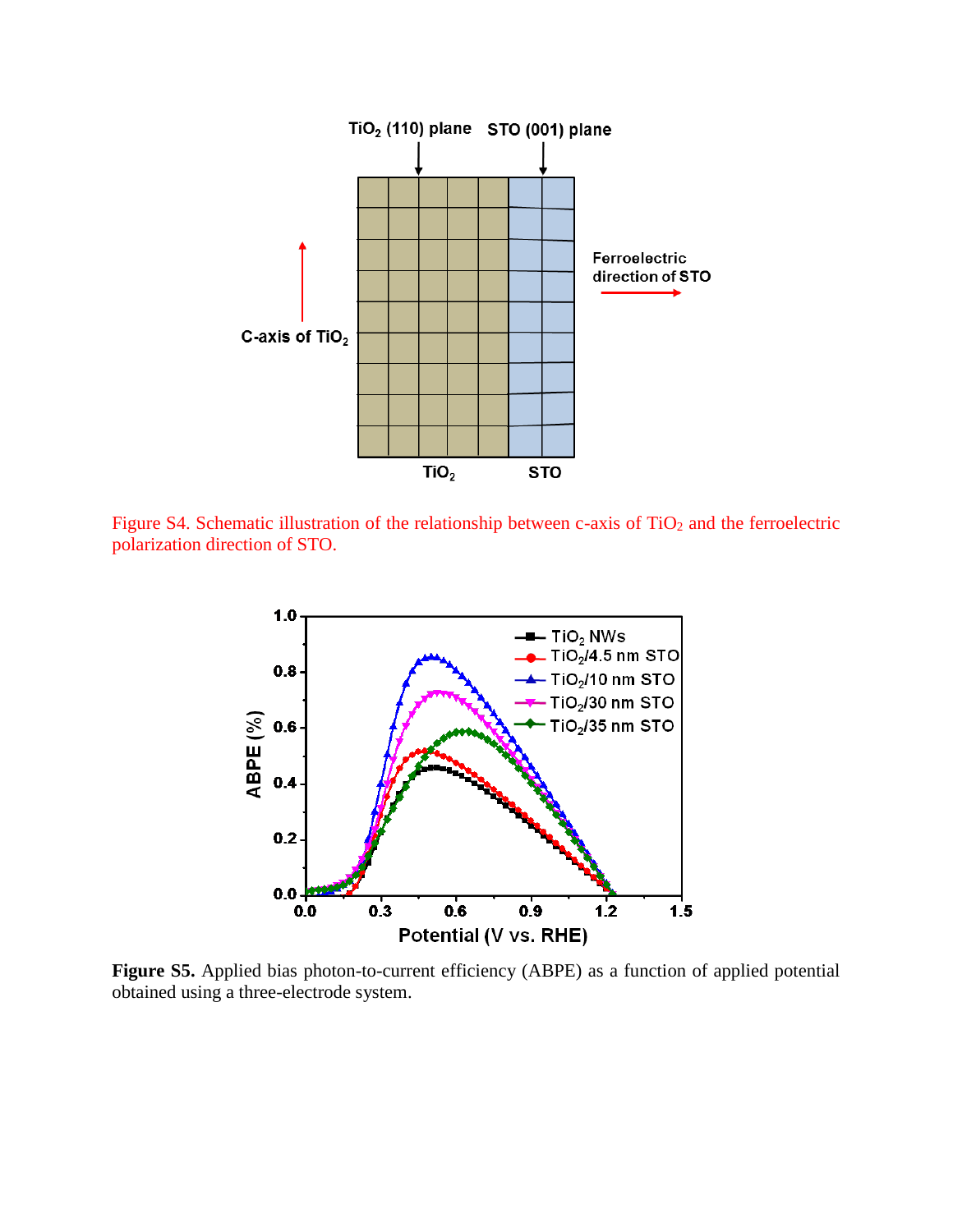

**Figure S6. (a)** Electron flux of AM 1.5G solar spectrum. **(b)** The light harvesting efficiencies (*ηLHE*) calculated from the absorption data (*ηABS*) shown in (a) via the equation  $η$ *LHE* = (1-10<sup>-*ηABS*</sup>)  $\times$ 100%. **(c)** Electron flux of the pristine TiO<sub>2</sub> NW and TiO<sub>2</sub>/4.5, 10, 30 and 35 nm STO core-shell NW photoanodes.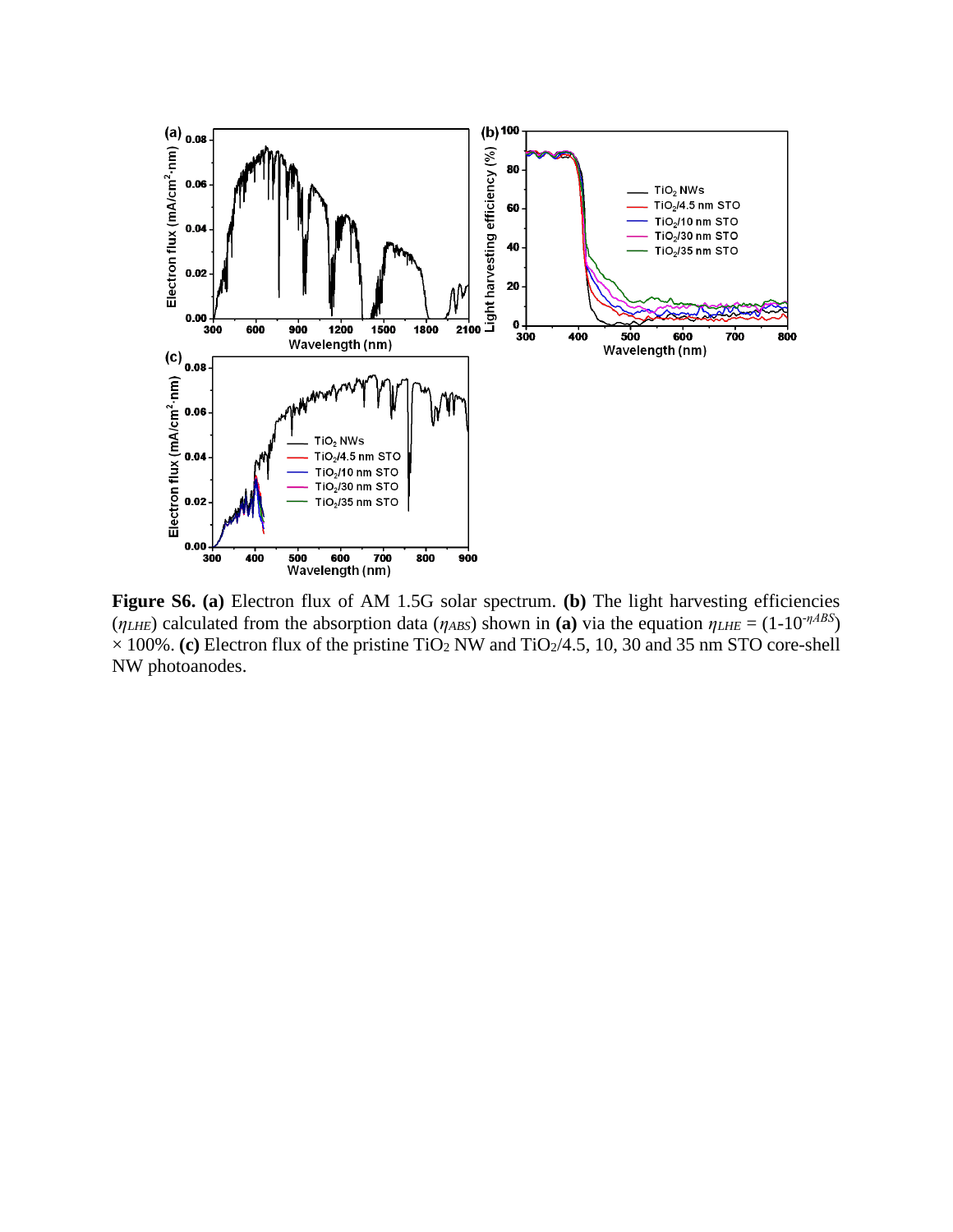

**Figure S7.** (a)  $J-V$  curves of the prinstine TiO<sub>2</sub> NW array and TiO<sub>2</sub>/STO core-shell NW arrays with four different STO thickness for water oxidation (WO) measured in a 0.5 M phosphate buffer ( $pH = 7$ ) under AM 1.5 G illumination (100 mW/cm<sup>2</sup>). (**b-f**) Comparison of *J-V* curves measured for WO and in a 0.5 M phosphate buffer ( $pH = 7$ ) and sulfite oxidation (SO) measured in a 0.5 M phosphate buffer with 1 M Na<sub>2</sub>SO<sub>3</sub> (pH = 7) as the hole scavenger under AM 1.5 G illumination. Comparisons were made between the pristine TiO<sup>2</sup> NW arrays **(b)** and TiO2-STO core/shell NW arrays with STO thickness of 4.5 **(c)**, 10 **(d)**, 30 **(e)** and 35 **(f)** nm.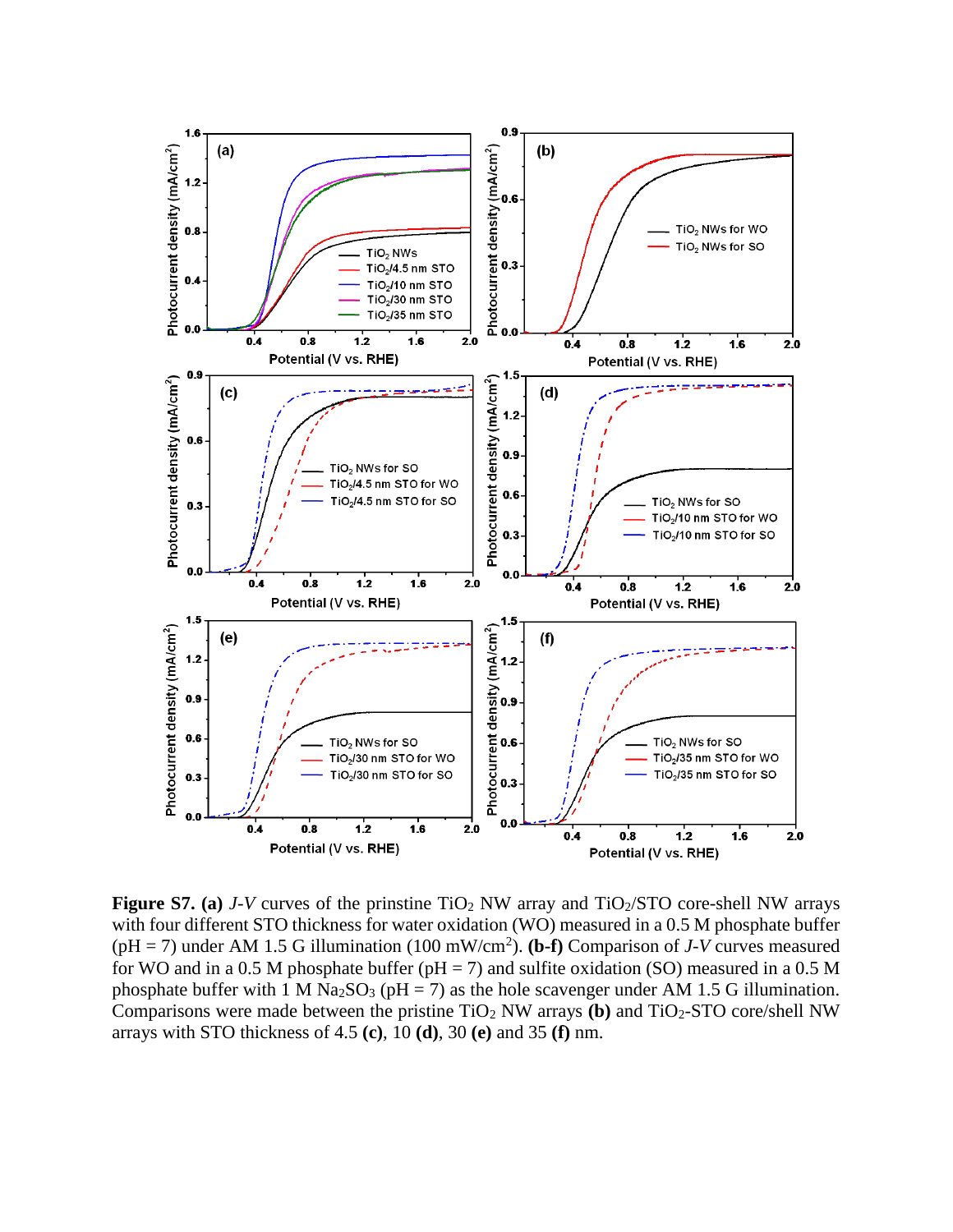

Figure S8. Schematic band structure at the TiO<sub>2</sub>/STO interface.

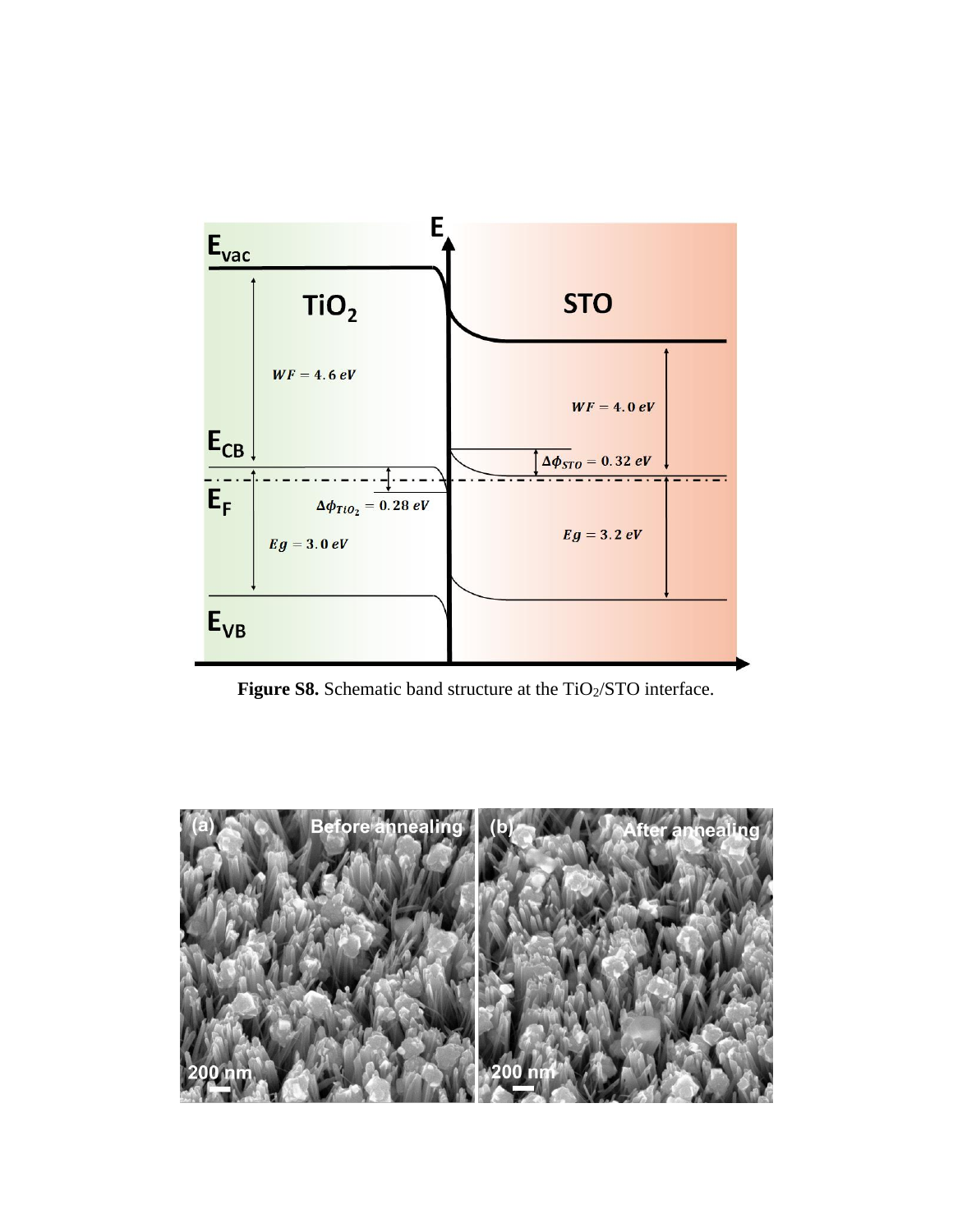**Figure S9.** SEM images of TiO<sub>2</sub>/10 nm STO NWs before (a) and after (b) annealing at 500 °C for 1 hours.



**Figure S10**. *J-V* curves of the TiO<sub>2</sub>/4.5, 10, 30 and 35 nm STO annealed at 500 °C for 1h.



**Figure S11.** XRD of TiO<sub>2</sub> NWs before (black) and after (red) annealing at 500 °C for 1 hours.